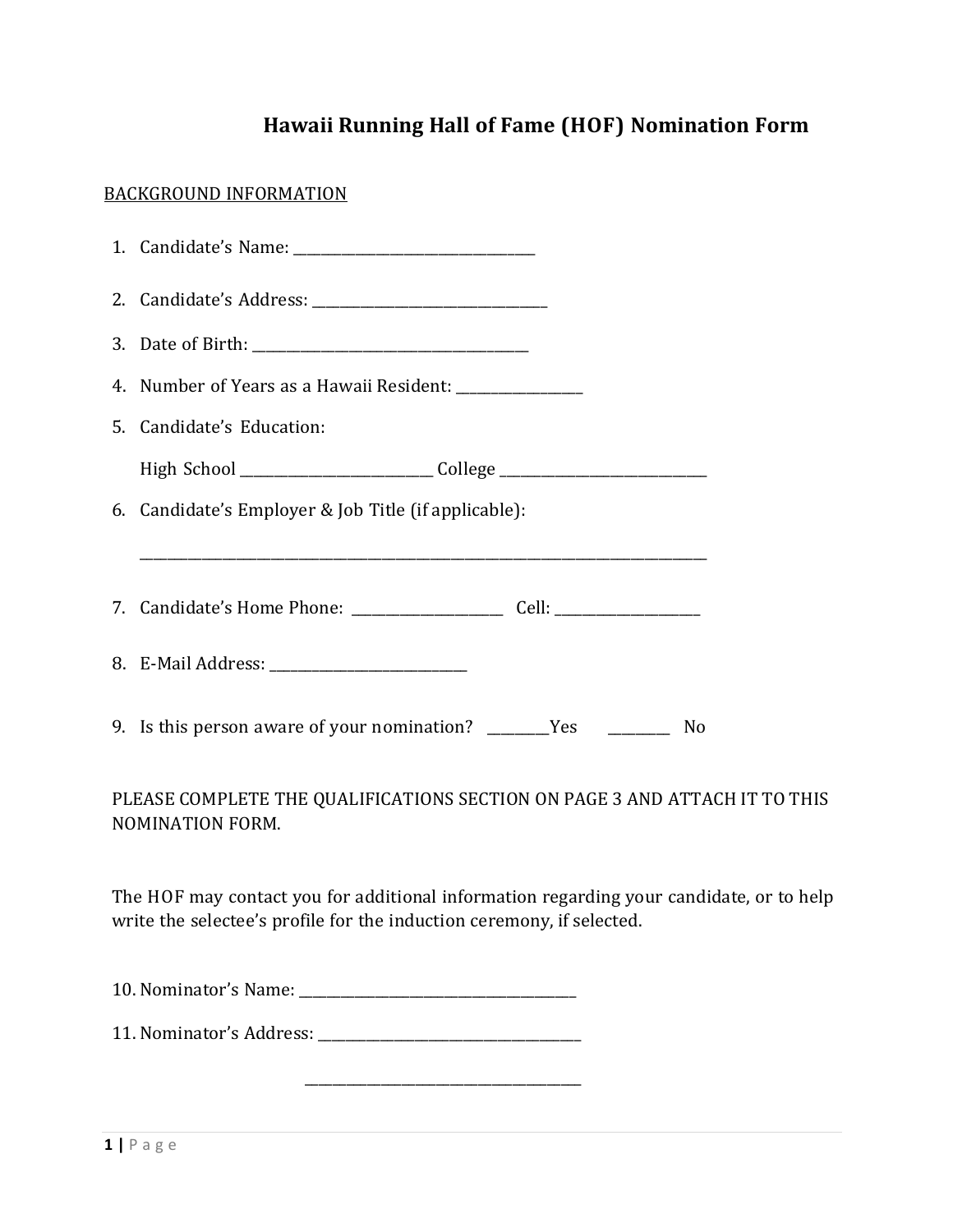12. Home Phone: \_\_\_\_\_\_\_\_\_\_\_\_\_\_\_\_\_\_\_\_\_\_\_\_ Cell: \_\_\_\_\_\_\_\_\_\_\_\_\_\_\_\_\_\_\_\_\_\_\_\_\_\_ 13. EMail: \_\_\_\_\_\_\_\_\_\_\_\_\_\_\_\_\_\_\_\_\_\_\_\_\_\_\_\_\_\_\_\_\_\_\_\_\_\_\_\_\_\_

By signing below, you attest that the information supplied on this nomination form is true and accurate to the best of your knowledge. You also agree to be contacted by a member of the HOF committee if additional information/clarification may be required, or to assist in writing up the candidate's profile, as needed.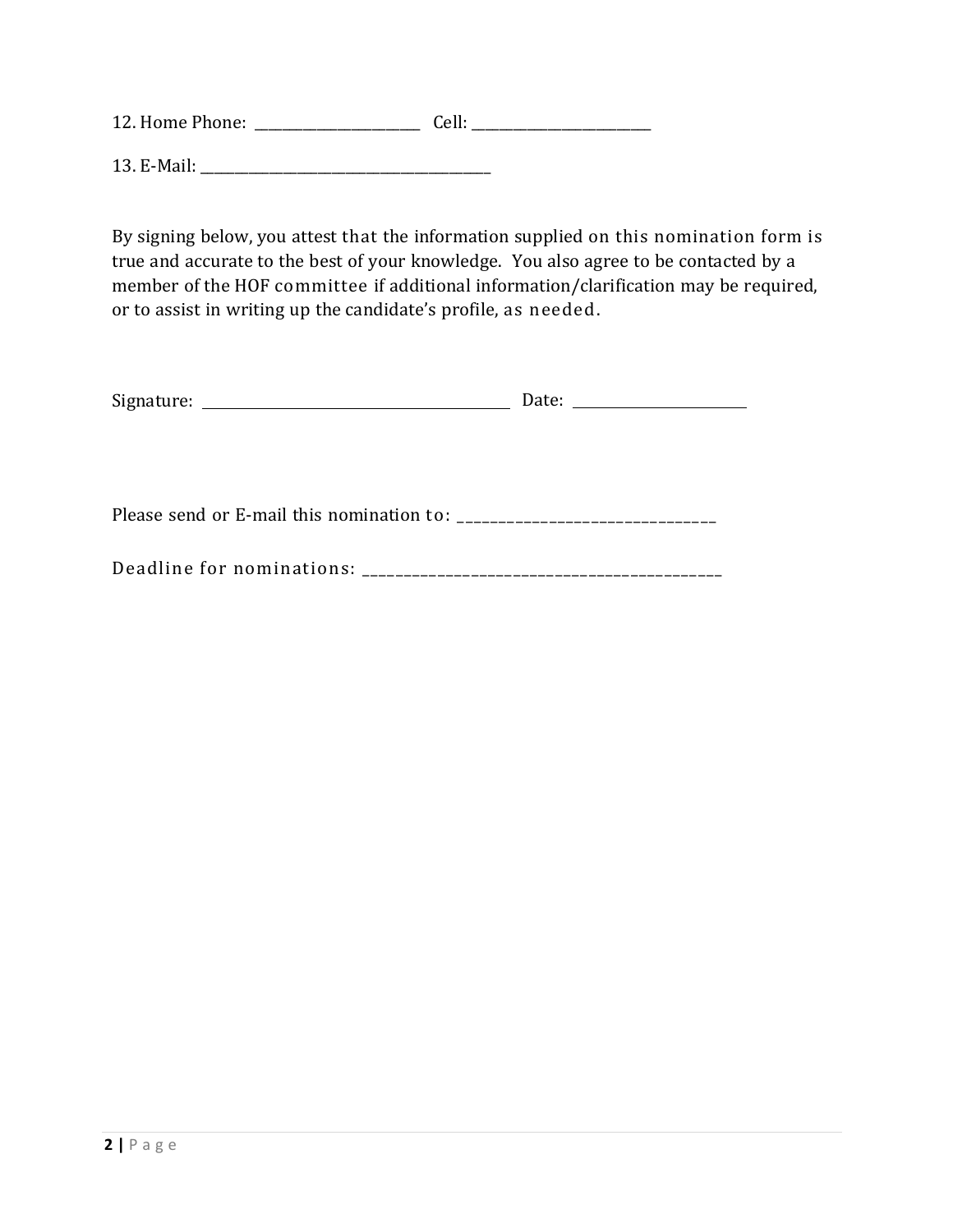## QUALIFICATIONS

Please select and complete the applicable sections below. Attach additional sheets if necessary.

14. Category (select all that are applicable):

\_\_\_\_\_\_\_\_\_ A. Running \_\_\_\_\_\_\_\_\_ B. Coaching \_\_\_\_\_\_\_\_\_\_ C. Contributor

A. For candidate being nominated for Running:

A1. International Running Achievements (Please list race records, participation in international events, awards, etc.)

A2. National Running Achievements (Please list race records, participation at national events, awards, etc.)

A3. Hawaii Running Achievements (Please list race records, PR's, years running, awards, etc.)